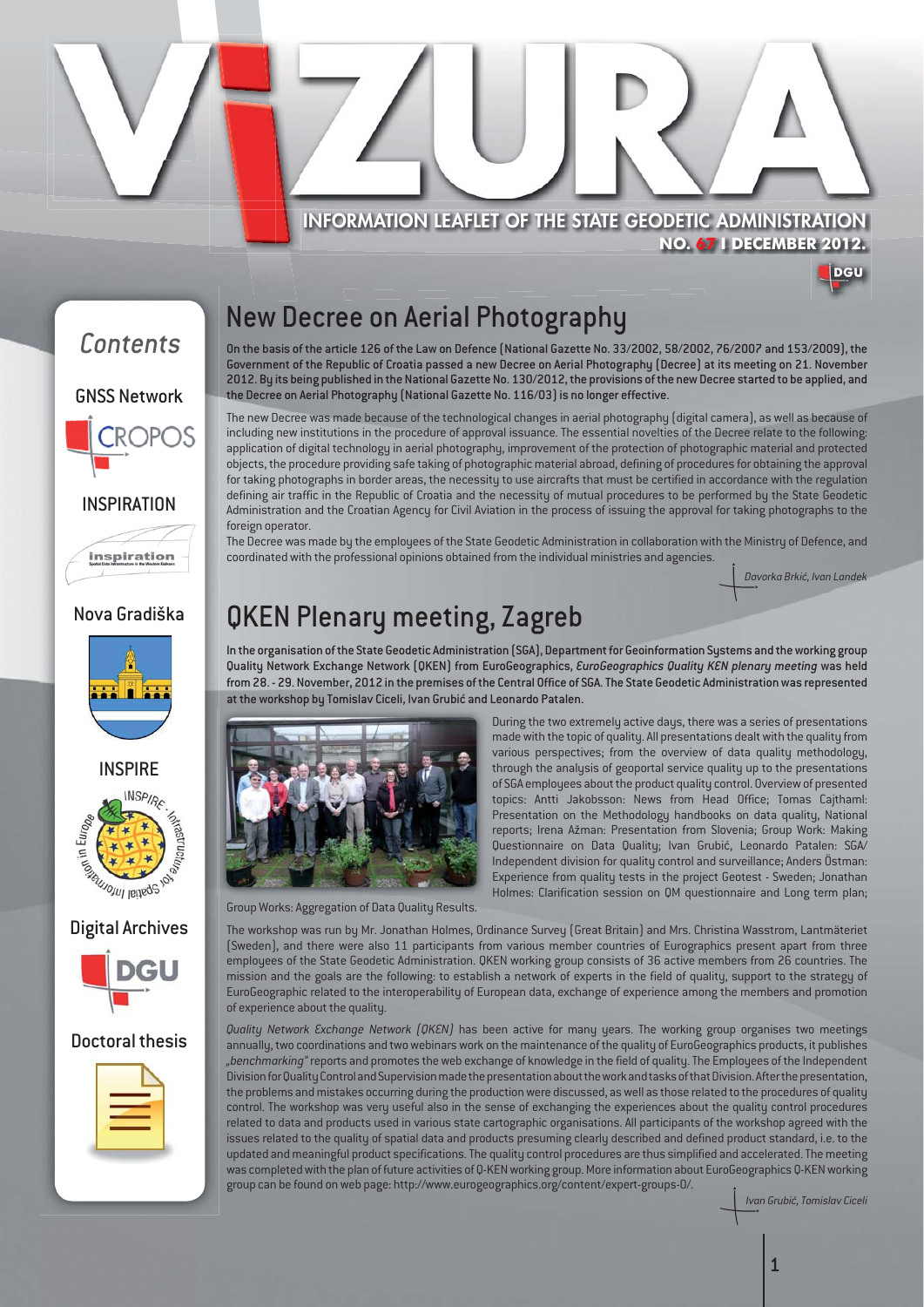# Renewal of the Reference network of the Republic of Croatia

The fundamental GNSS network of the Republic of Croatia consists also of 78 permanent reference geodetic points, i.e. I. order trigonometric points along with CROPOS permanent stations, because it is necessary to check regularly the changes occurring as the result of geodynamic phenomena, as well as the state reference coordinate system HTRS96. These points need therefore to be protected from destruction and deterioration, because they have to be usable and reliable for the performance of further measurements, which requires their control, maintenance and renewal.

The State Geodetic Administration has been carrying out since 2006 a systematic renewal of permanent point, and until the end of 2012, there were altogether 46 of the total of 78 I. order reference points renewed. Since the I. order trigonometric points are located mostly at higher terrain levels, as e.g. mountain peaks, their renewal is more difficult, i.e. it requires the transport of material to the distant and inaccessible locations. This year, the renewal was carried out at 3 reference geodetic points: TT 294 Svilaja (H = 1509 m), TT 301 Prapatnica (H = 739 m) located at the mountain peak hard to reach, and TT 209 Observatory Hvar (H = 244 m) the fortress Napoleon of the Observatory on Hvar. In this way, their stability was recovered and their durability provided for a longer period of time.



*Renewed trigonometric points in 2012: TT 294 Svilaja, TT 301 Prapatnica and TT 209 Observatory Hvar* 

*Margareta Premužić*

### 3rd regional training within the frame of INSPIRATION project

The third regional training within the frame of the INSPIRATION project was held on 04. and 05. December 2012 in Bečići, Montenegro. The last regional training within the frame of the mentioned project was held with the intention to teach the participants about the implementation of INSPIRE directive through the experience of EU member countries, as well as of the countries from the region. The workshop was opened by Ms. Mirjana Ljumović, a deputy director of the Real Estate Administration of Montenegro, the organisation that hosted the conference.



The training started with the presentation about the interaction of EU institutions in preparing and implementation of the law. It was followed by the presentations about the experiences of Croatia and Macedonia in preparing the law on spatial data infrastructure that transform the INSPIRE Directive. There were also the lectures held about the licensing as a key link between the technical and legal aspect of directive implementation. The most important provisions of the *Public Sector Information* Directive were presented that although related to public information and to INSPIRE itself, are not limited only to spatial data. Then, the lectures were held about the organisational aspects of spatial data infrastructure that presented the organisational structure and business models of Slovenia and Germany.

On the second day of the conference, the lecture was held about the *Unified Modelling Language* that needs to be known for the understanding of

INSPIRE data specifications and modelling. SGA was presented at the training by Marjana Zelić, Ivan Rožić and Aida Čustović. The training was concluded by an interactive session providing the possibility to ask questions and receive the answers, and to point out the largest challenges, as well as possible opportunities for the development and improvement of the entire system noticed by all participants.

*Aida Čustović, Ivan Rožić*

### Public presentation of new surveys, Department for Real Estate Cadastre Nova Gradiška

In the last ten years, new surveys have been completed, the cadastre and land registry for four cadastral municipalities with altogether 4526 ha updated, in the area covered by the Department for Real Estate Cadastre Nova Gradiška.

At the moment, the public presentation of data is being prepared related to the new survey of the municipality Rešetari. The survey includes 2126 ha of land with 3951 parcels. The public presentation was opened at the beginning of September 2012. After about six hundred parcels have been exhibited, the response of interested parties is getting larger and larger, because the possibilities of the procedure being carried out have been recognized. It is expected from the new data that the cadastral plans made on the basis of surveying the real situation in the field shall trigger the submission of applications for the issuance of the decision about the built object for the purpose of legalization of illegally constructed objects. At the territory of the municipalities Cernik and Nova Kapela, the SGA signed in September 2011 two new contracts about the performance of cadastral surveys. The contracts were signed for the parts of cadastral municipalities Banićevac and Podvrško, i.e. cadastral municipalities Batrina and Nova Kapela. The mentioned cadastral municipalities will be ready for the presentation during the year 2013. It can be seen from the above stated that the Commission for presentation in Nova Gradiška will be rather busy in the years to come und will not be back soon in the Office in Nova Gradiška.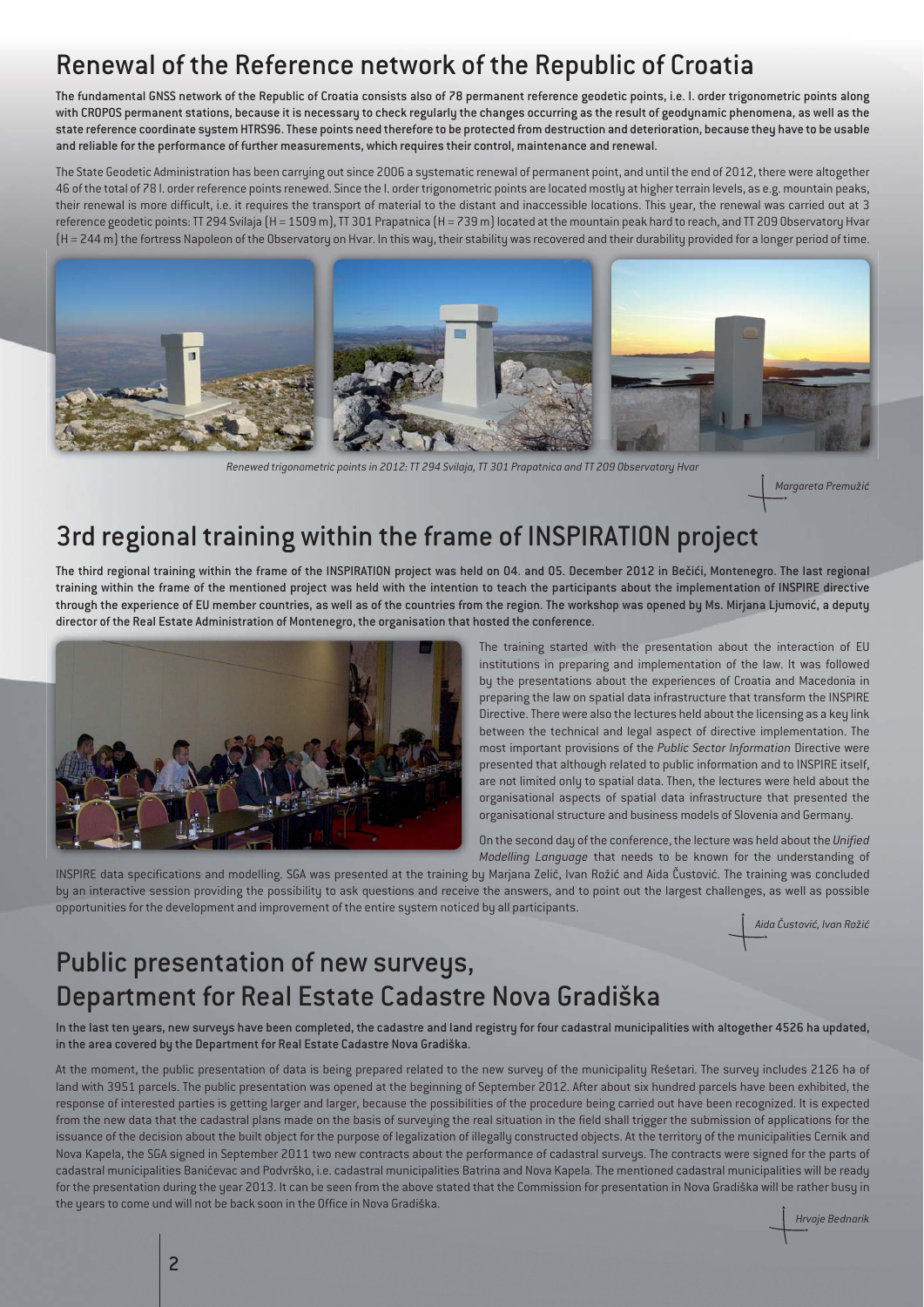# 1st national workshop within the scope of the project INSPIRATION

The first national INSPIRE workshop was held in Zagreb on 21. and 22. November in the premises of the Ministry of Physical Planning and Construction and organised within the frame of the project *INSPIRATION - Spatial Data Infrastructure in the Western Balkans* and State Geodetic Administration.



The workshop was opened by the deputy director of the State Geodetic Administration, MSc Blaženka Mičević who pointed out the importance of the spatial data infrastructure and commented the new Law on National Spatial Data Infrastructure that is to be soon presented to the Government of the Republic of Croatia. The moderator of the workshop was Dr. Fritz Kroiss who is also the head of the INSPIRATION project.

Except the goals and results of INSPIRATION project, the participant also had the opportunity to hear about the experiences collected in the implementation of the INSPIRE Directive in the EU member countries, Slovakia and Austria, but also about the current situation in the establishment of NSDI in the Republic of Croatia. There were also the experiences of the following institutions presented: City of Zagreb, the State Institute for Nature Protection, Croatian Railways, Croatian Hydrographic Institute and State Geodetic Administration that started with the activities related to the harmonization of data within their competence with the INSPIRE demands.

 Open Data Strategy was a special topic at the workshop, as well as the licensing of spatial data within the frame of INSPIRE. The basic principles of *Public Sector Information* Directive were presented as well. In a special session, the participants were acquainted with the Law on NSDI that presents the transformation of INSPIRE Directive, the overview of the national metadata profile, as well as the principles of the cooperation and data distribution specified by the Agreement about mutual usage.

The interactive sessions offering the possibility to ask questions and receive the answers were organised at the workshop, which made it possible for the people who will be included into the implementation of INSPIRE Directive, as well as into the business processes and models of their organisations to get acquainted. Thus, the conditions for further communication and collaboration were provided. The workshop was concluded with the discussion in which the questions and concerns of the workshop participants were discussed. The material of the workshop is

available on web pages of the project: www.inspiration-westernbalkans.eu, as well as on the web pages of NSDI: www.nipp.hr.

*Aida Čustović, Petra Sajko-Hlušička, Tomislav Ciceli*

#### System of Digital Archives in the State Geodetic Administration

Vizura No. 39. of 1. May 2010 and Vizura No. 57. of 1. January 2012 brought up the presentation of newly reconstructed premises of the Unit for Archives and Data Conversion and partly reconstructed premises of the Central Archives in the SGA.



The system of digital archives (hereinafter referred to as: SDA) is defined in the following legal and subordinate documents: Law on State Survey and Real Estate Cadastre, Regulations about keeping the documents and data of state survey and real estate cadastre, Strategy of digital archives for SGA, Implementation plan of SDA, Terminology, Human resources of CDC, Metadata, Pilot locations - final report, Access rights and licenses, Scanning priorities, Technical demands, Scanning parameters and record format, Manual for the preparation of analogous sources for scanning in Regional cadastral offices, Manual for metadata input in Regional cadastral offices and Manual for education of new employees in CKP. Investing a lot of contribution in the preparation and creation of individual documents and using one's own experience in everyday work of cadastral offices, it was intended to simplify the existing sequence of using the archive documents and to enable the access to scanned documents. During the recent years, it has been done by the colleagues whom I would like to thank hereby for their contribution: RCO Split Drago Butorac, Emil Pesenti, RCO Rijeka Irena Benasić, SU Ljiljana Štefulić, Vlado Sršan,

Saša Cvitković, RCO Vinkovci Ivica Ivšić, Terezija Pavelić and Ines Sukić Majstorović. I hope that our further collaboration will remain at the same level, regardless of wherever we may go in our future lives.

Referring to the advantage provided by SDA (quick access to information, user satisfaction, removing the archive material from office premises, keeping the documents in analogous form, preserving cultural and historical heritage, increasing the efficiency etc.) and to the current situation, we can say that it consists of five basic part Metadata (*data about data* are divided into 3 groups - General metadata, Fundamental metadata and Professional metadata), Centres for data conversion (in order to convert the analogous documents into digital form the Centres for data conversion have been established in Glina, Split i Vinkovci), Production lines (defined by group of people, equipment, processes and CDC locations: CDC Glina 2 production lines, CDC Split 1 production line and CDC Vinkovci 1 production line), SDA browser (after completing the quality control, all scanned documents are automatically moved to the data centre of SGA, and they are visible to all users by means of the SDA browser in the State Geodetic Administration, there are 281104 documents available in SDA at the moment) and Central archives (now in the process of development). It should be pointed out at the end, that the System of Digital Archives is also one of the priorities of the Government of the Republic of Croatia related to the development of efficient state administration that will be able to meet the needs of the citizens and economy, and contribute to the general development of the Republic of Croatia.

*Damir Šantek, Ljiljana Štefulić*